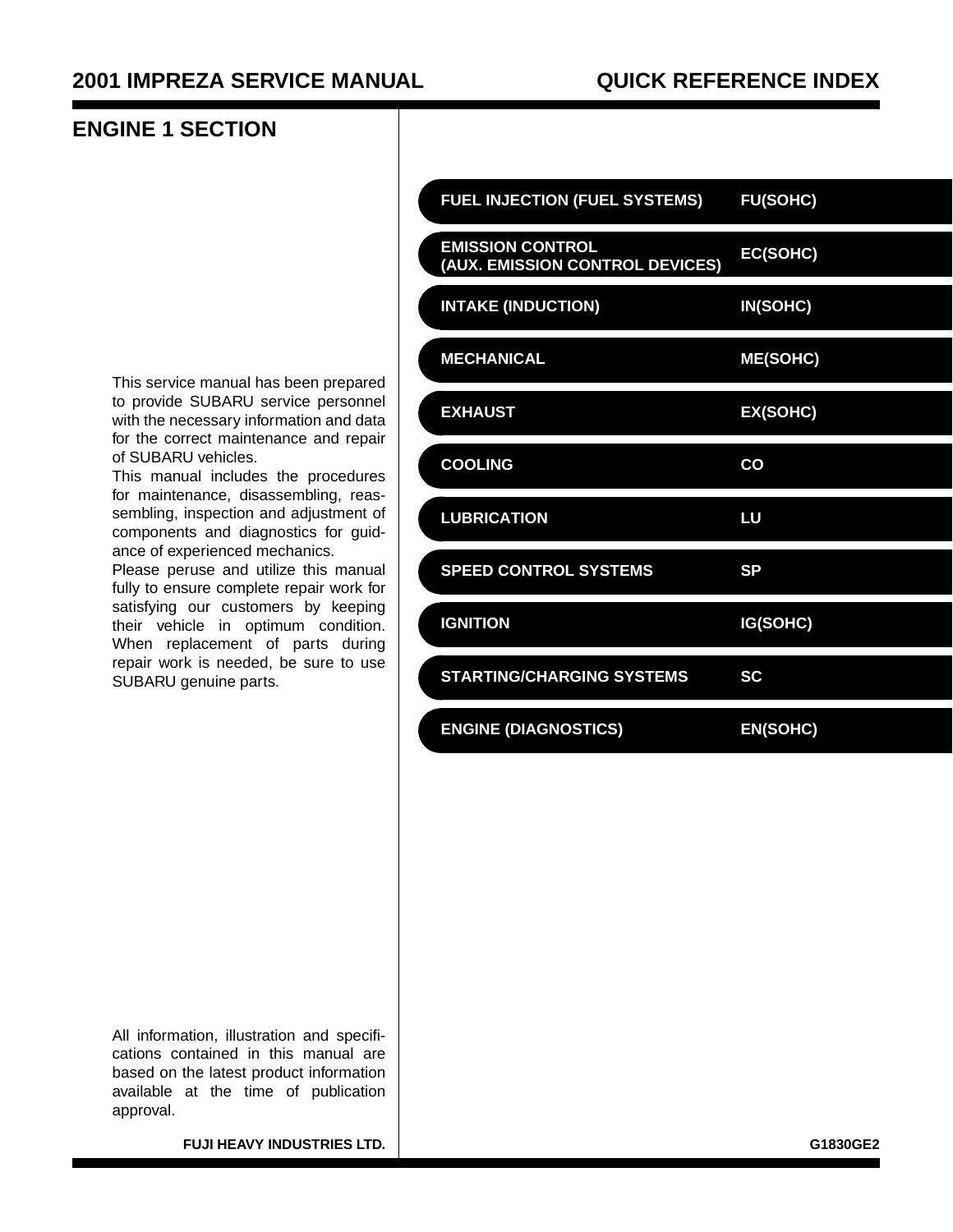# <span id="page-1-0"></span>**EMISSION CONTROL** (AUX. EMISSION CONTROL DEVICES) EC(SOHC)

| и против полной полной полной и составительной и составительной и составительной и составительной и |  |
|-----------------------------------------------------------------------------------------------------|--|
|                                                                                                     |  |
|                                                                                                     |  |
|                                                                                                     |  |
|                                                                                                     |  |
|                                                                                                     |  |
|                                                                                                     |  |
|                                                                                                     |  |

Door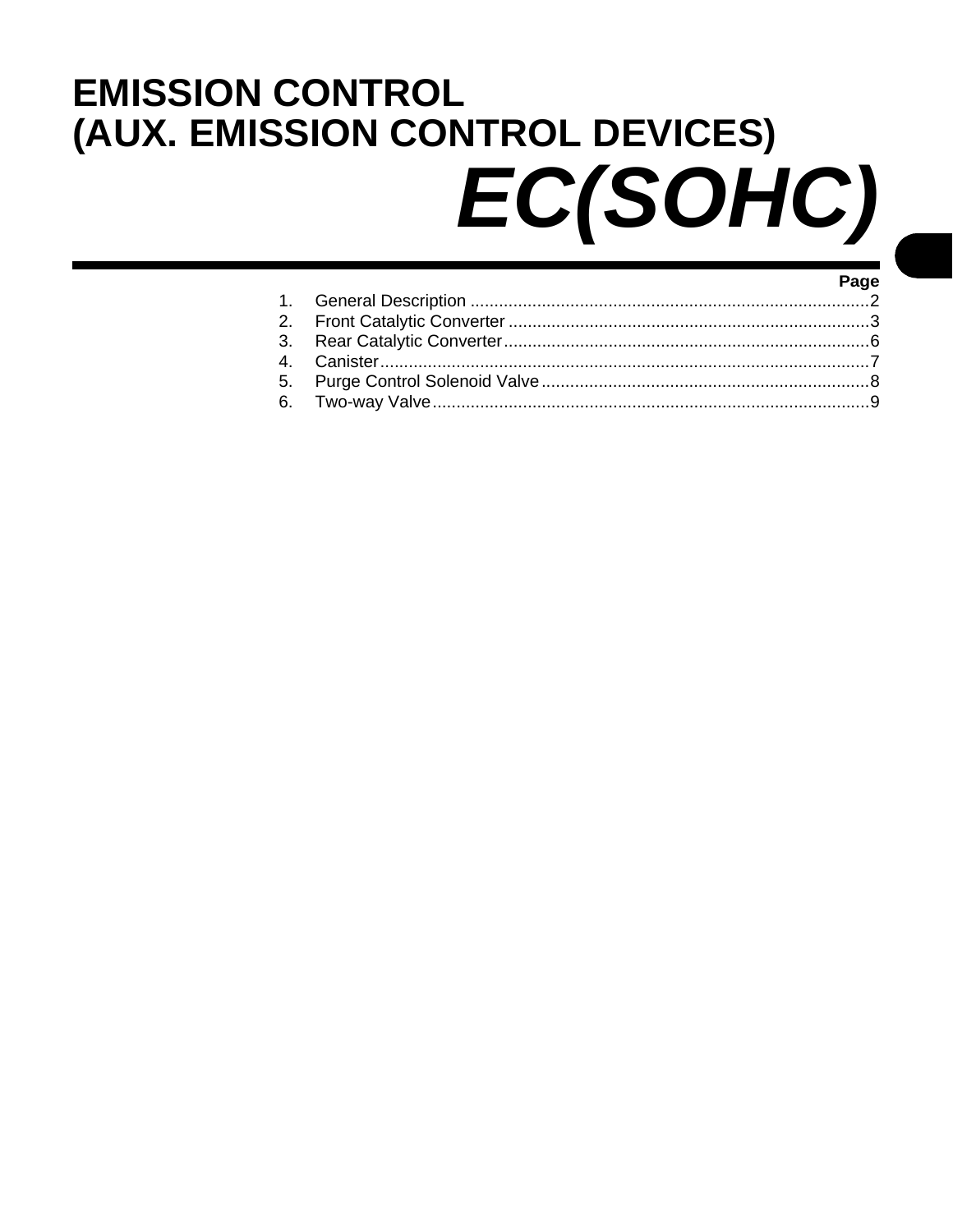EMISSION CONTROL (AUX. EMISSION CONTROL DEVICES)

# <span id="page-2-0"></span>**1. General Description**

#### **A: CAUTION**

• Wear working clothing, including a cap, protective goggles, and protective shoes during operation.

• Remove contamination including dirt and corrosion before removal, installation or disassembly.

• Keep the disassembled parts in order and protect them from dust or dirt.

• Before removal, installation or disassembly, be sure to clarify the failure. Avoid unnecessary removal, installation, disassembly, and replacement.

• Be careful not to burn your hands, because each part on the vehicle is hot after running.

• Be sure to tighten fasteners including bolts and nuts to the specified torque.

• Place shop jacks or safety stands at the specified points.

• Before disconnecting electrical connectors of sensors or units, be sure to disconnect negative terminal from battery.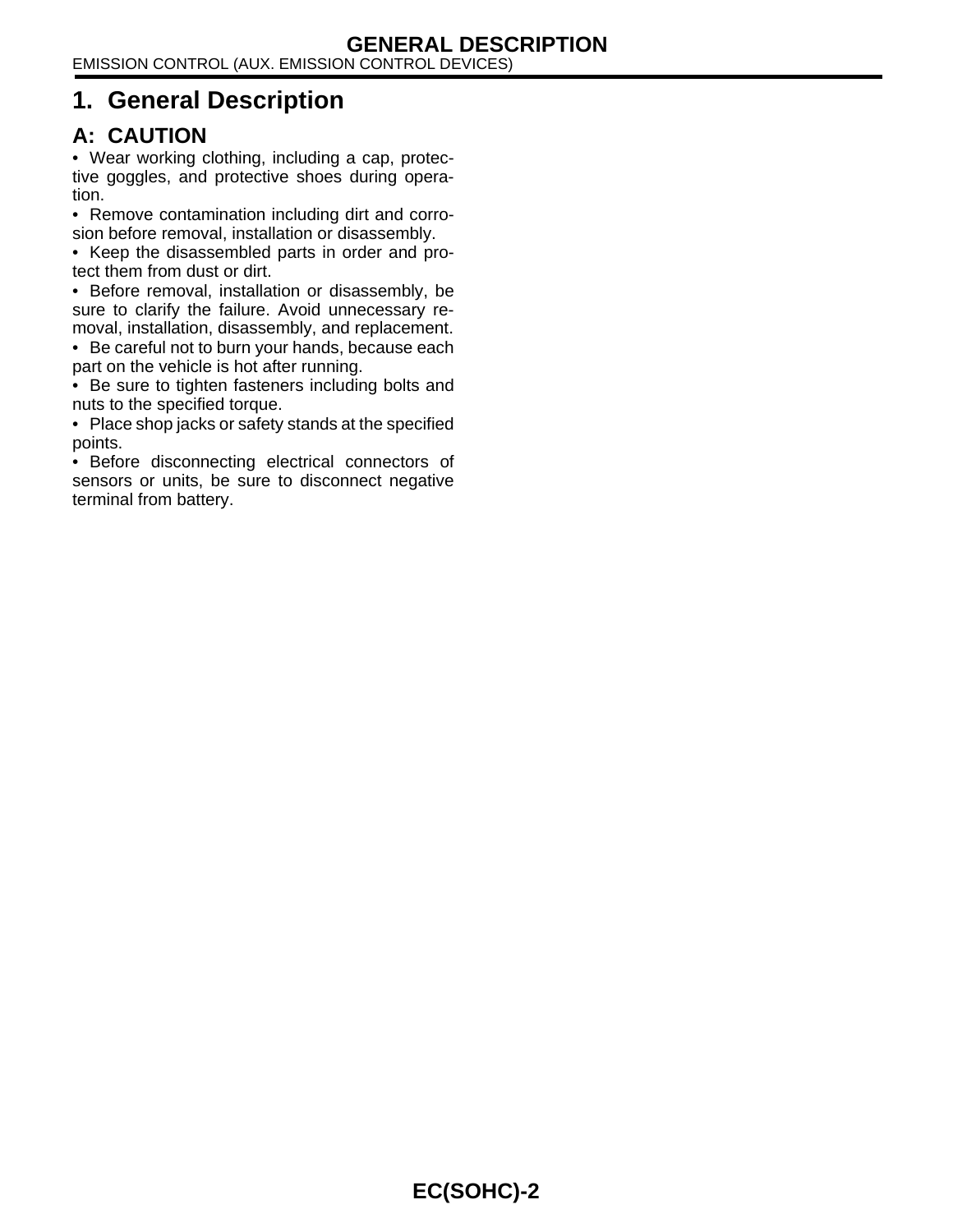# <span id="page-3-0"></span>**2. Front Catalytic Converter**

## <span id="page-3-1"></span>**A: REMOVAL**

- 1) Set the vehicle on the lift.
- 2) Disconnect battery ground cable.



3) Disconnect front oxygen (A/F) sensor connector.



4) Disconnect connector from rear oxygen sensor connector.



- 5) Lift-up the vehicle.
- 6) Remove under cover.

7) Separate center exhaust pipe from rear exhaust pipe.

#### **CAUTION:**

**Be careful, exhaust pipe is hot.**



8) Remove bolts which hold front exhaust pipe onto cylinder heads.



9) Remove front exhaust pipe and center exhaust pipe from hanger bracket.

# **CAUTION:**

**Be careful not to pull down front exhaust pipe and center exhaust pipe.**

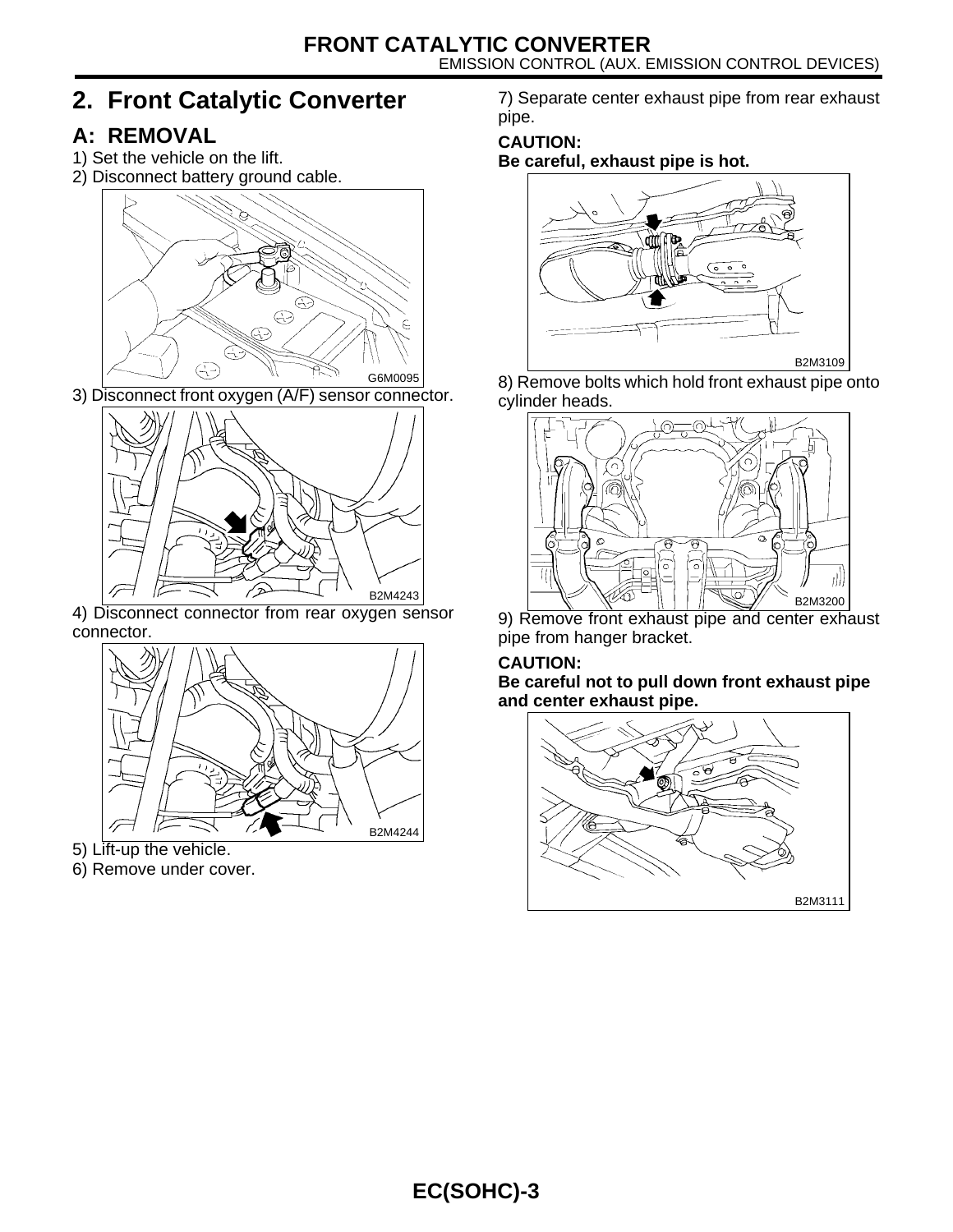10) Separate front catalytic converter from front exhaust pipe.

#### NOTE:

The rear catalytic converter is integrated with front catalytic converter. Therefore, the procedure for removing rear catalytic converter is the same as the description above.



#### <span id="page-4-0"></span>**B: INSTALLATION**

#### **CAUTION:**

#### **Replace gaskets with new ones.**

1) Install front catalytic converter to front exhaust pipe.

## **Tightening torque:**



2) Install front exhaust pipe and center exhaust pipe. And temporarily tighten bolt which installs center exhaust pipe to hanger bracket.



3) Tighten bolts which hold front exhaust pipe onto cylinder heads.

#### **Tightening torque: 30 N·m (3.1 kgf-m, 22.4 ft-lb)**



4) Install center exhaust pipe to rear exhaust pipe.

#### **Tightening torque: 18 N·m (1.8 kgf-m, 13.0 ft-lb)**



5) Tighten bolt which holds center exhaust pipe to hanger bracket.

#### **Tightening torque: 35 N·m (3.6 kgf-m, 26.0 ft-lb)**



6) Install under cover.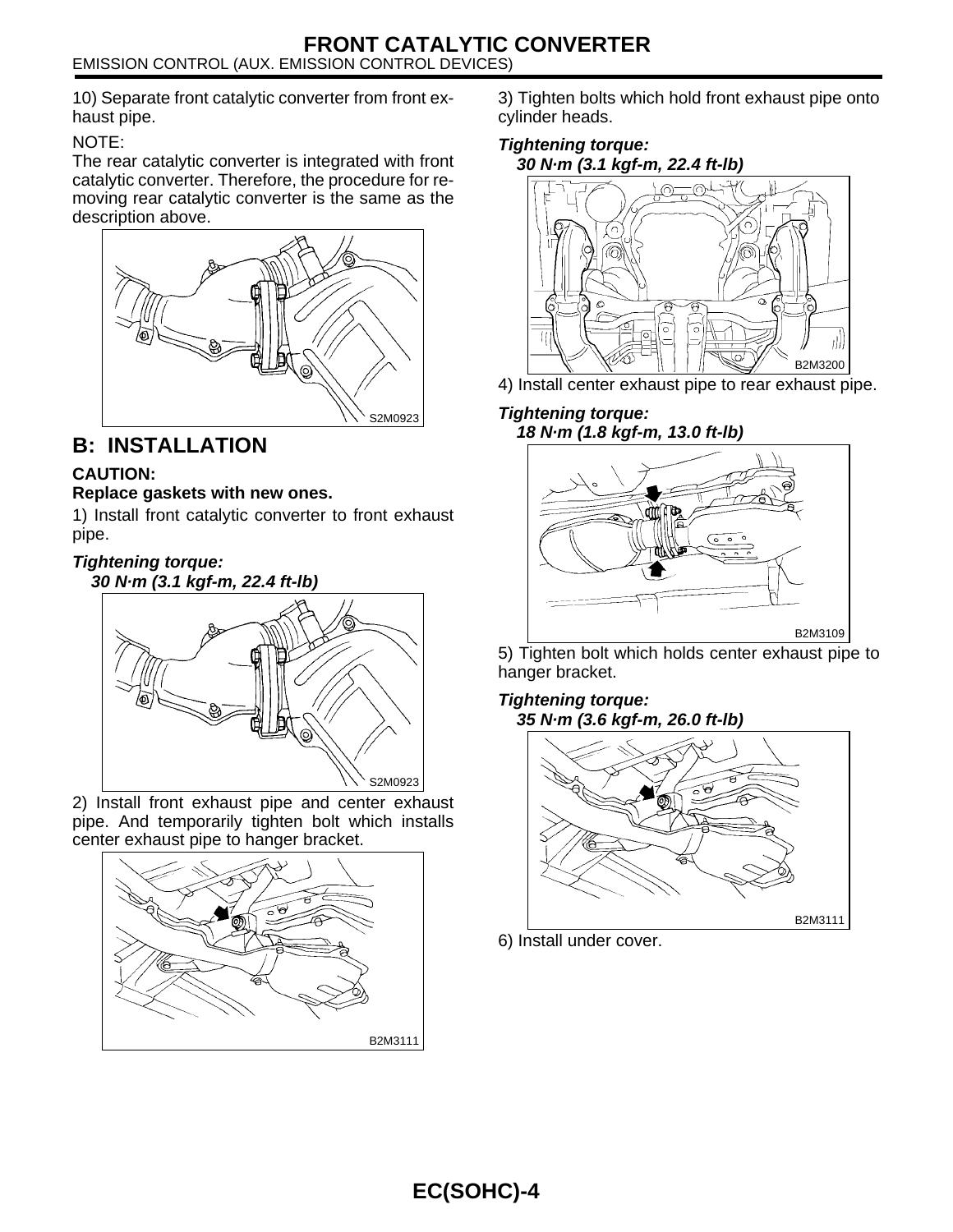- 7) Lower the vehicle.
- 8) Connect front oxygen (A/F) sensor connector.



9) Connect connector to rear oxygen sensor connector.



10) Connect battery ground cable.



#### NOTE:

The rear catalytic converter is integrated with front catalytic converter. Therefore, the procedure for installing rear catalytic converter is the same as the description above.

#### **C: INSPECTION**

1) Make sure there are no exhaust leaks from connections and welds.

2) Make sure there are no holes or rusting.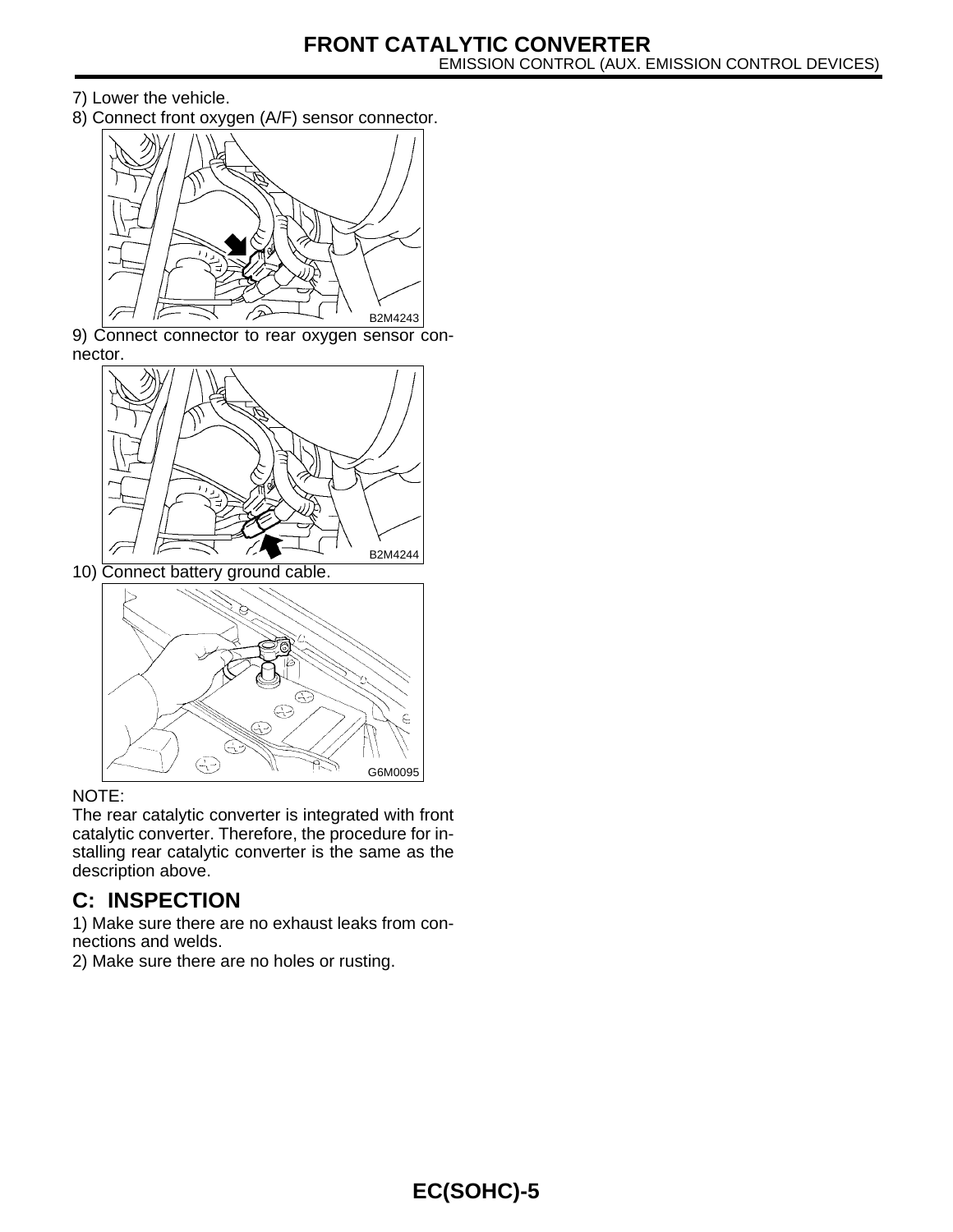## <span id="page-6-0"></span>**3. Rear Catalytic Converter**

#### **A: REMOVAL**

The front and rear catalytic converter and center exhaust pipe are integrated into one unit. Therefore, the removal and installation procedures are the same as the those for the front catalytic con-verter. [<Ref. to EC\(SOHC\)-3, REMOVAL, Front](#page-3-1) [Catalytic Converter.>](#page-3-1)



- (A) Front catalytic converter
- (B) Rear catalytic converter

#### **B: INSTALLATION**

The front and rear catalytic converter and center exhaust pipe are integrated into one unit. Therefore, the removal and installation procedures are the same as the ones described under front catalytic converter. [<Ref. to EC\(SOHC\)-4, INSTALLA-](#page-4-0)[TION, Front Catalytic Converter.>](#page-4-0)



- (A) Front catalytic converter
- (B) Rear catalytic converter

## **C: INSPECTION**

1) Make sure there are no exhaust leaks from connections and welds.

2) Make sure there are no holes or rusting.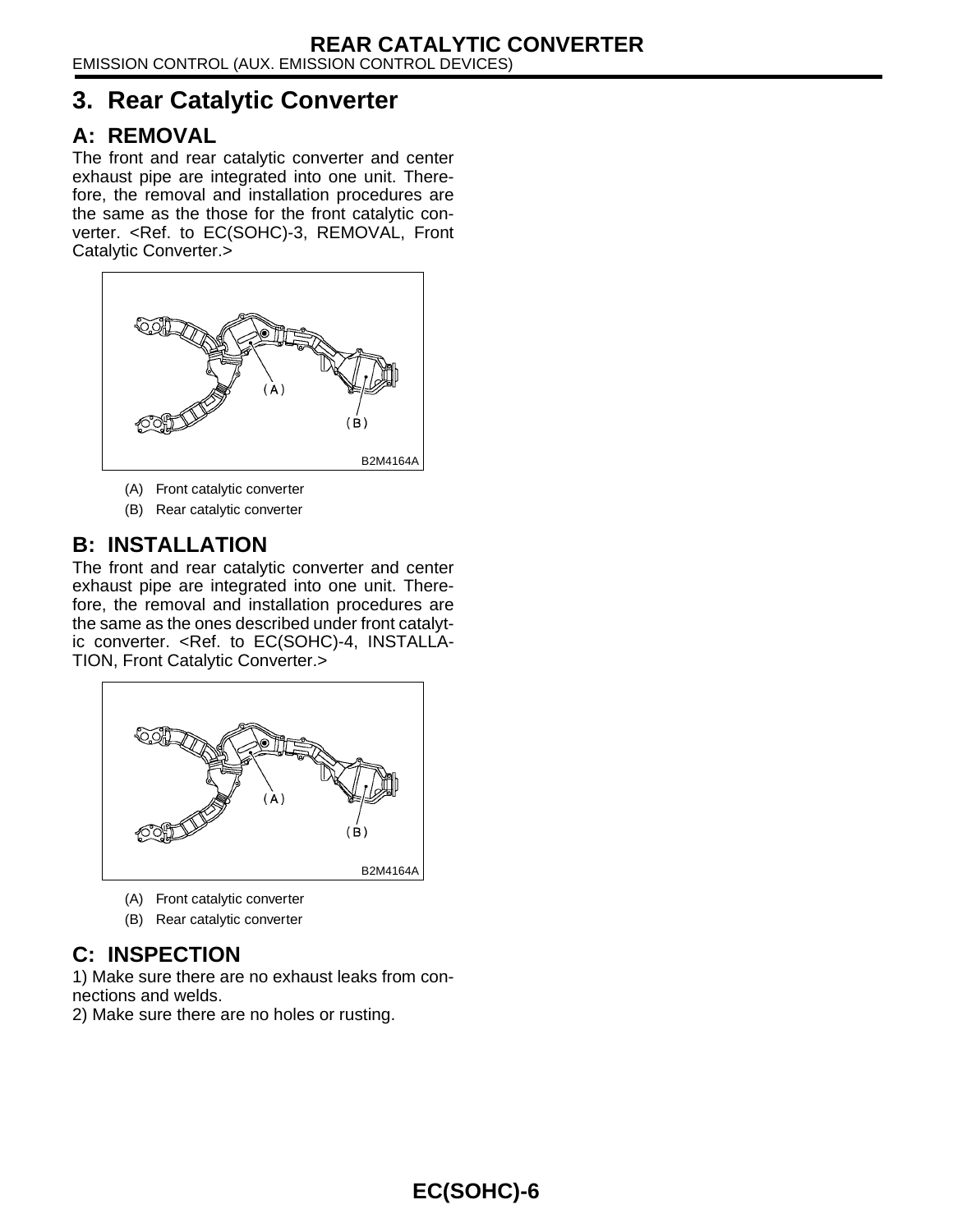# <span id="page-7-0"></span>**4. Canister**

## <span id="page-7-1"></span>**A: REMOVAL**

- 1) Lift-up the vehicle.
- 2) Loosen two clamps which hold two canister hos-
- es, and disconnect evaporation hose from canister.



3) Remove canister from body.



## **B: INSTALLATION**

1) Install in the reverse order of removal.

#### **Tightening torque:**

**23 N·m (2.3 kgf-m, 17 ft-lb)**



## **C: INSPECTION**

Make sure the canister and canister hoses are not cracked or loose.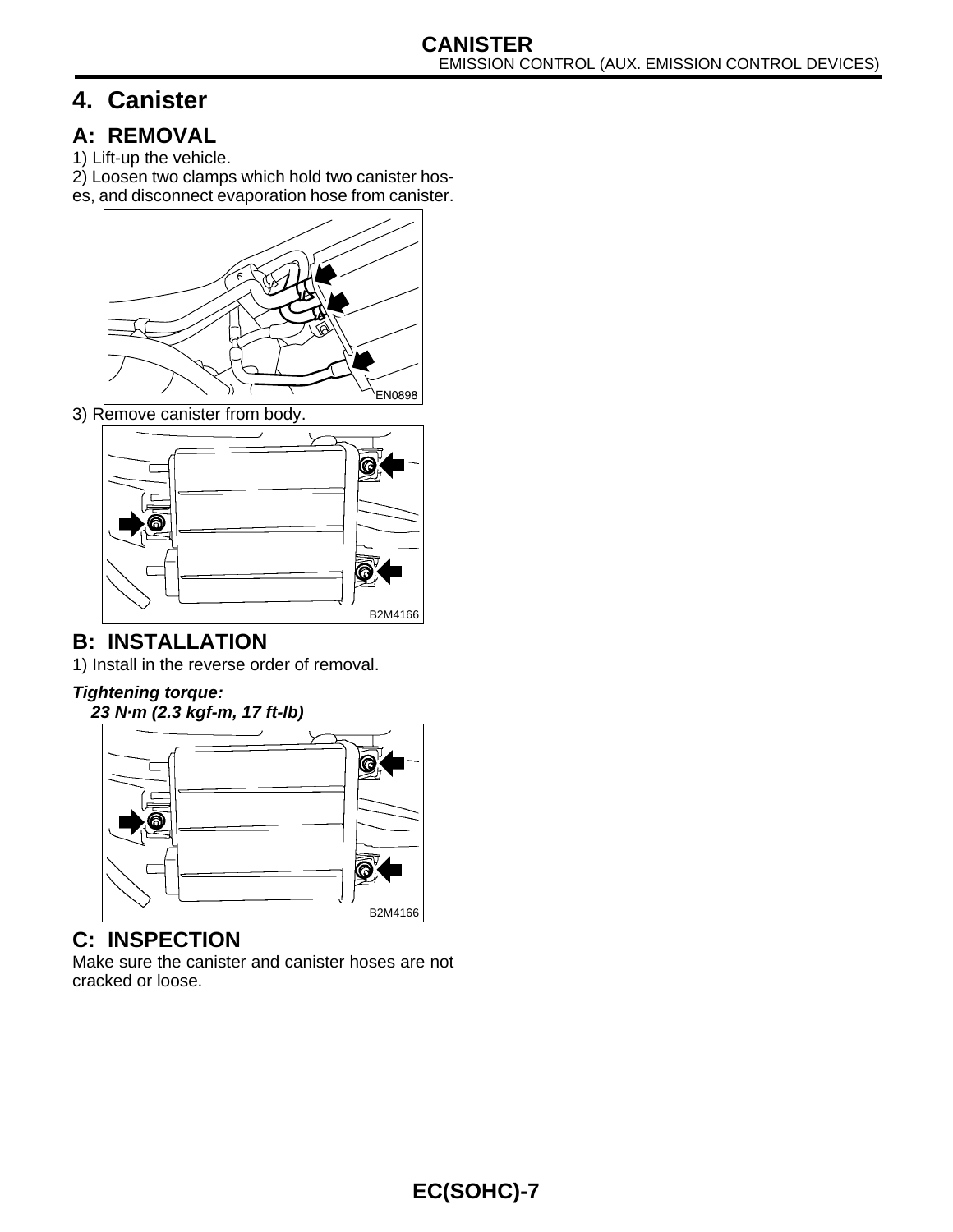EMISSION CONTROL (AUX. EMISSION CONTROL DEVICES)

# <span id="page-8-0"></span>**5. Purge Control Solenoid Valve**

#### **A: REMOVAL**

1) Disconnect battery ground cable.



2) Remove bolt which installs purge control solenoid valve onto intake manifold.



3) Take out purge control solenoid valve through the bottom of the intake manifold.

4) Disconnect connector and hoses from purge control solenoid valve.



## **B: INSTALLATION**

1) Install in the reverse order of removal.





#### **CAUTION: Carefully connect the evaporation hoses.**



#### **C: INSPECTION**

Make sure hoses are not cracked or loose.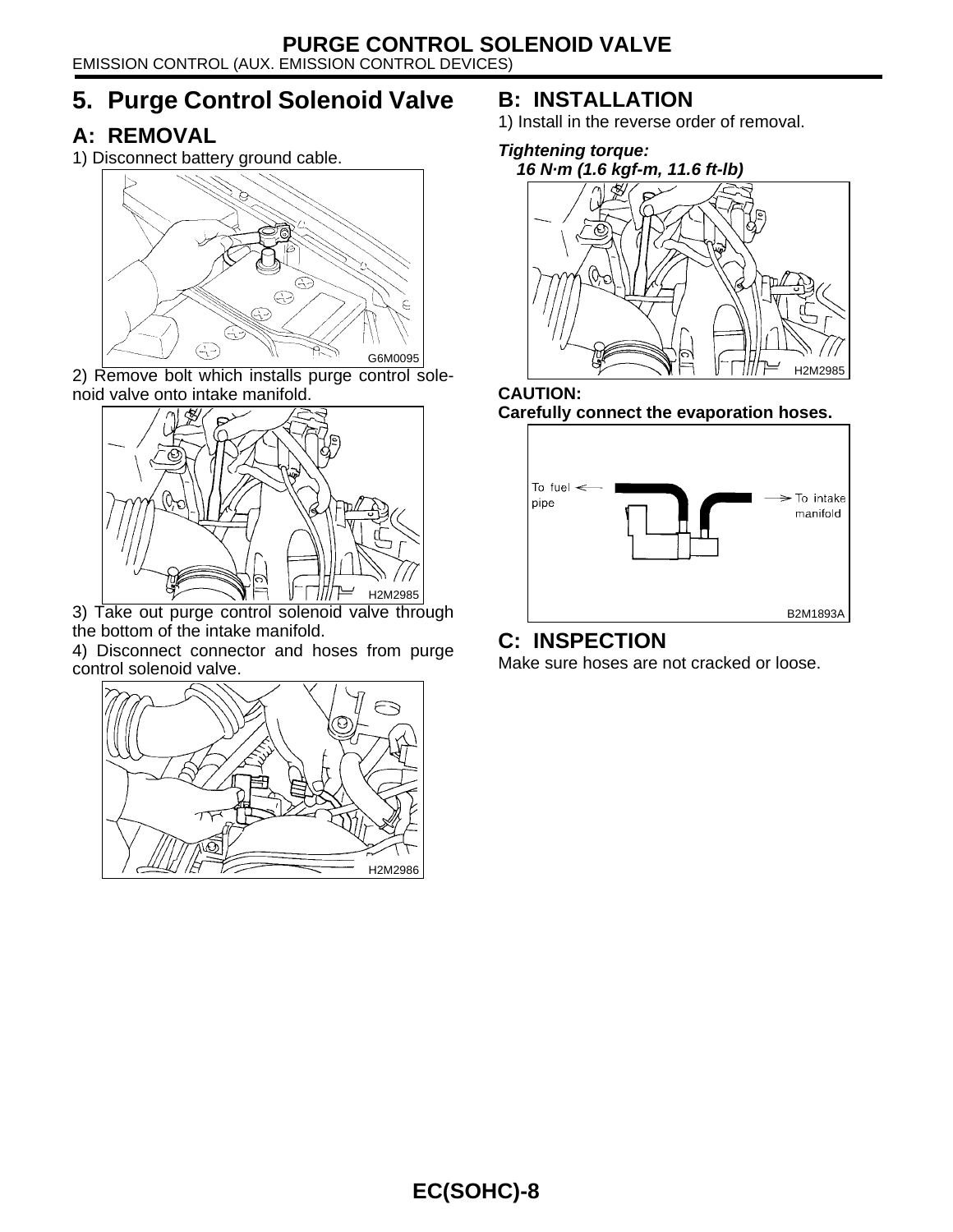# <span id="page-9-0"></span>**6. Two-way Valve**

## **A: REMOVAL**

1) Lift-up the vehicle.

2) Remove canister from body. [<Ref. to EC\(SO-](#page-7-1)[HC\)-7, REMOVAL, Canister.>](#page-7-1)

3) Remove two-way valve with bracket as a single unit from body.



4) Remove two-way valve from bracket.

#### **B: INSTALLTION**

1) Install in the reverse order of removal.

#### **C: INSPECTION**

1) Make sure that hoses are not cracked or loose.